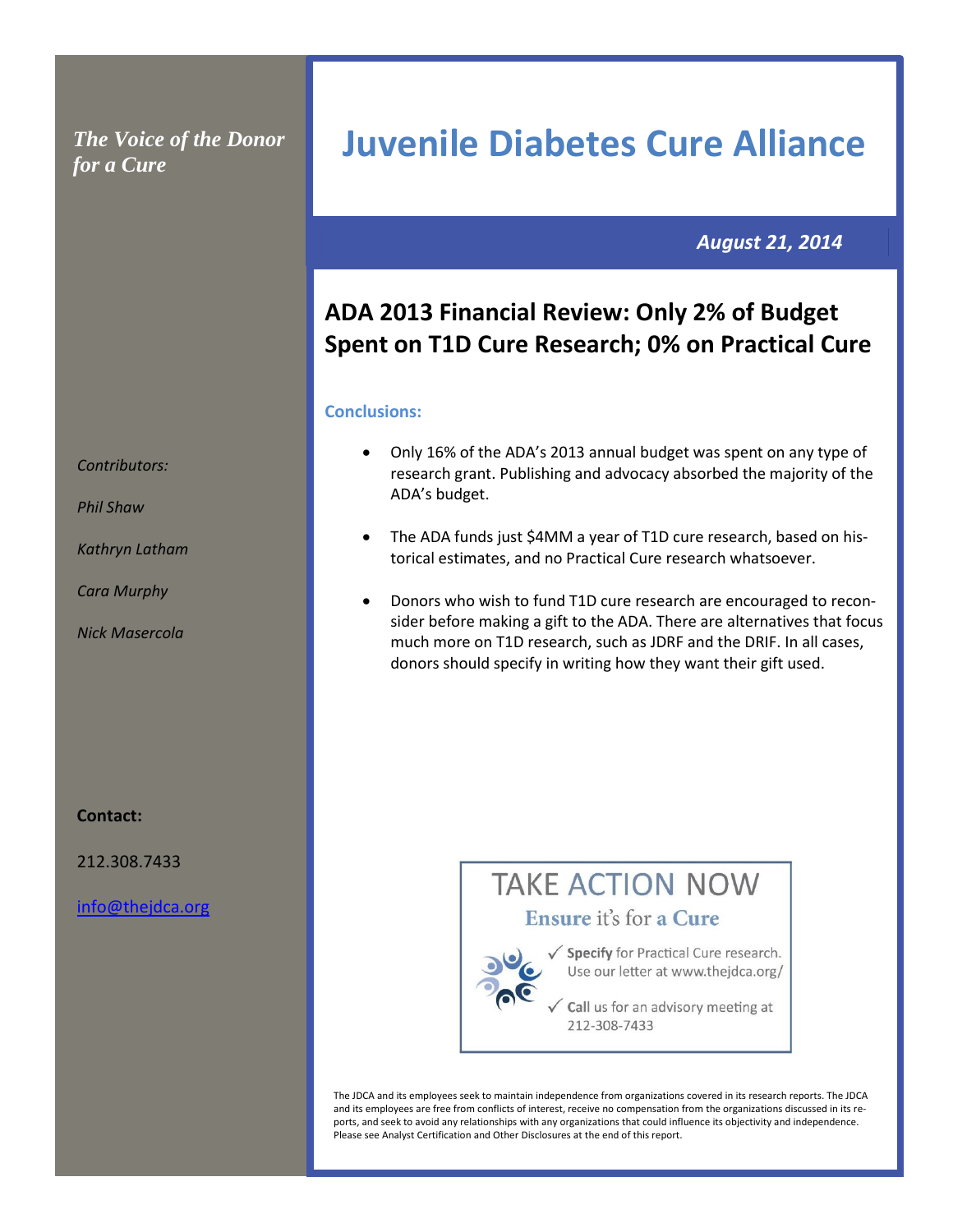## **ADA 2013 Financial Review**

The American Diabetes Association raises more money in the name of "diabetes" than any other organization in the United States. However (and this is a big "however" for people interested in type 1 diabetes), the ADA spends the vast majority of those funds on type 2 diabetes, not type 1. *If you are giving for the purpose of finding a cure for type 1 diabetes, only a very small portion of your gift to the ADA is likely to find its way to type 1 research; the rest will fund type 2 initiatives.*

The ADA applies a small amount of money to any kind of type 1 research, only about 6% of total annual revenue (\$14MM). By our estimate, their support for T1D cure research is even lower, not even 2% of total revenue (<\$4MM). The ADA does not appear to fund any Practical Cure research at all.

It should be noted that because of shortcomings in the ADA's transparency, we have to estimate the split between T1 and T2 research based on prior years' data. The ADA used to provide a database that listed the size of individual research grants, but this year funding data for individual projects ceased to be publically available. ADA management ignored our repeated phone and email requests for this information, so we took past spending trends and previous conversations with ADA employees as precedent. In our view, a fundraising organization as prominent as the ADA has a basic fiduciary duty to share research funding information openly with any interested party.

### **Financial Data: Ten Years of Revenue and Spending**

Exhibit A presents the ADA's revenue and expenses over the past ten years. Each is broken into key categories.

| Revenues:                             | 2004  | 2005  | 2006* | 2007  | 2008   | 2009  | 2010  | 2011  | 2012  | 2013  |
|---------------------------------------|-------|-------|-------|-------|--------|-------|-------|-------|-------|-------|
| <b>Donations</b>                      | 85.0  | 84.9  | 90.9  | 93.2  | 92.2   | 75.0  | 72.8  | 73.5  | 87.7  | 78.2  |
| Special Events (net)                  | 42.9  | 45.3  | 42.8  | 47.2  | 46.7   | 43.1  | 45.5  | 48.7  | 56.1  | 58.3  |
| <b>Bequests</b>                       | 26.3  | 23.5  | 23.6  | 27.4  | 28.5   | 27.1  | 24.7  | 29.4  | 25.7  | 27.5  |
| Total Program and Publishing Revenue: | 42.2  | 43.6  | 42.9  | 48.6  | 46.4   | 45.3  | 46.1  | 44.0  | 43.7  | 42.4  |
| Federated and Non-Federated Org.      | 8.6   | 8.6   | 8.5   | 9.9   | 9.5    | 8.9   | 8.6   | 8.2   | 8.1   | 7.5   |
| Investment Income (loss)              | 2.5   | 2.6   | 4.5   | 5.6   | $-2.9$ | 4.4   | 3.1   | 2.0   | 3.4   | 4.3   |
| Misc. Revenues                        | 0.7   | 1.2   | 1.3   | 1.9   | 1.6    | 1.6   | 1.7   | 2.7   | 3.8   | 3.5   |
| Total revenues                        | 208.2 | 209.7 | 214.6 | 233.8 | 222.0  | 205.4 | 202.5 | 208.5 | 228.5 | 221.7 |
|                                       |       |       |       |       |        |       |       |       |       |       |
| <b>Expenses</b>                       | 2004  | 2005  | 2006* | 2007  | 2008   | 2009  | 2010  | 2011  | 2012  | 2013  |
| <b>Research Grants</b>                | 36.5  | 40.1  | 44.9  | 41.9  | 42.6   | 33.5  | 33.2  | 33.6  | 34.5  | 35.5  |
| Non-Grant Research Expense            | 11.0  | 10.9  | 10.7  | 12.4  | 11.8   | 9.8   | 9.4   | 10.6  | 10.9  | 12.1  |
| Total Program and Publishing Expense  | 66.7  | 69.0  | 62.7  | 64.3  | 63.8   | 58.4  | 55.0  | 56.1  | 55.3  | 57.9  |
| Advocacy and Public Awareness         | 40.3  | 43.5  | 51.6  | 51.6  | 51.9   | 47.0  | 44.0  | 45.0  | 47.2  | 56.7  |
| Management and General                | 8.1   | 8.6   | 8.1   | 9.0   | 9.9    | 8.3   | 9.8   | 8.4   | 11.1  | 9.5   |
| Fundraising                           | 35.5  | 37.0  | 47.2  | 49.0  | 49.9   | 47.5  | 43.4  | 46.3  | 47.2  | 49.4  |

#### **Exhibit A: ADA Annual Revenue and Expenses (\$ Millions)**

Sources: 2013 audited financial statement for ADA, and previous ADA financial statements (sources also apply to all following charts in this report) \*2006 was an 18-month fiscal year due to changing from a June 30 fiscal year in 2005 to a calendar year end in 2006. To represent 2006's 18-month year in proportion with all the 12- month years, the numbers in the 2006 column have been scaled by 2/3.

Appendix A gives definitions for the various revenue and expenditure categories. Appendix B shows each category as a percentage of total annual revenue or spending, indicating each category's relative importance.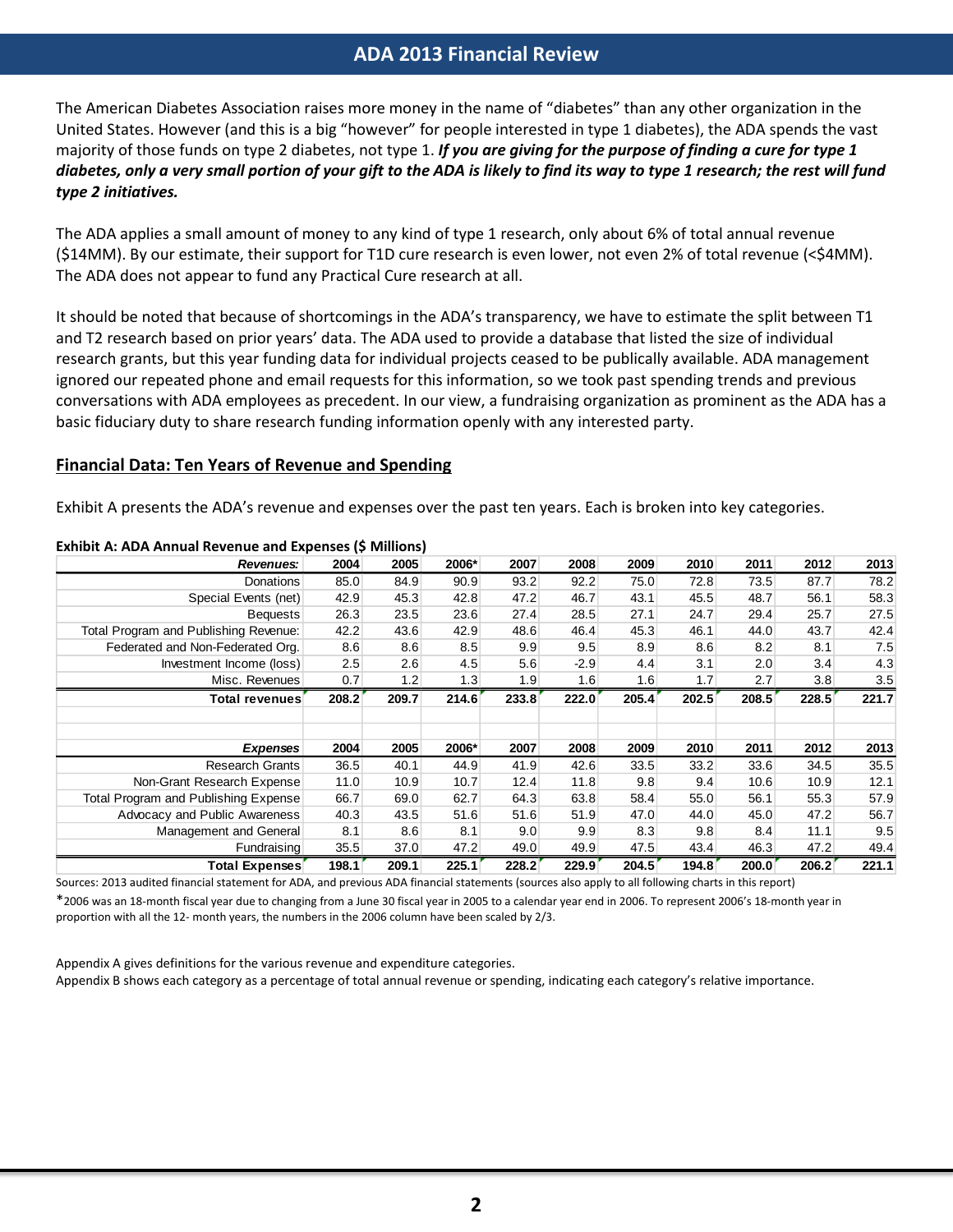## **Observations**

 $\triangleright$  With an ability to consistently generate over \$200MM annually, the ADA's fundraising capability is consistently strong (Exhibit B).



#### **Exhibit C: 2013 Budget Allocations**



#### **Exhibit D: Research Grant Breakdown (\$MM)**



 $\triangleright$  Based on the spending numbers, the ADA is essentially a publishing and advocacy organization that does not focus on research. Only 16% of the ADA's annual budget funds any kind of T1 or T2 research (Exhibit C). This is the lowest

proportional level of research funding in the past 10 years.

apparatus. More than one fifth of the budget, or 22 cents

 $\triangleright$  The ADA spends heavily to sustain its fundraising

of every dollar raised, is spent to fundraise.

 $\triangleright$  An even smaller amount of the budget is applied to any kind of type 1 diabetes research, with only about 2% of the 2013 annual budget dedicated to a T1 cure, and zero dollars spent on near-term cure research. **For donors primarily interested in supporting T1 cure research, the ADA is not the organization of choice** (Exhibit D).

**Since the ADA only allocates a small portion of donations to T1D cure research, donors who are committed to a type 1 cure would do well to seek out organizations that focus more on that objective, like JDRF or the DRIF. The only way to ensure that donations are spent on type 1 cure research is to specify in writing that a gift must be used for that purpose. Without specification, donations to the ADA will most likely be used for type 2 research, advocacy, education, publications, etc. –** *not* **a T1D cure.**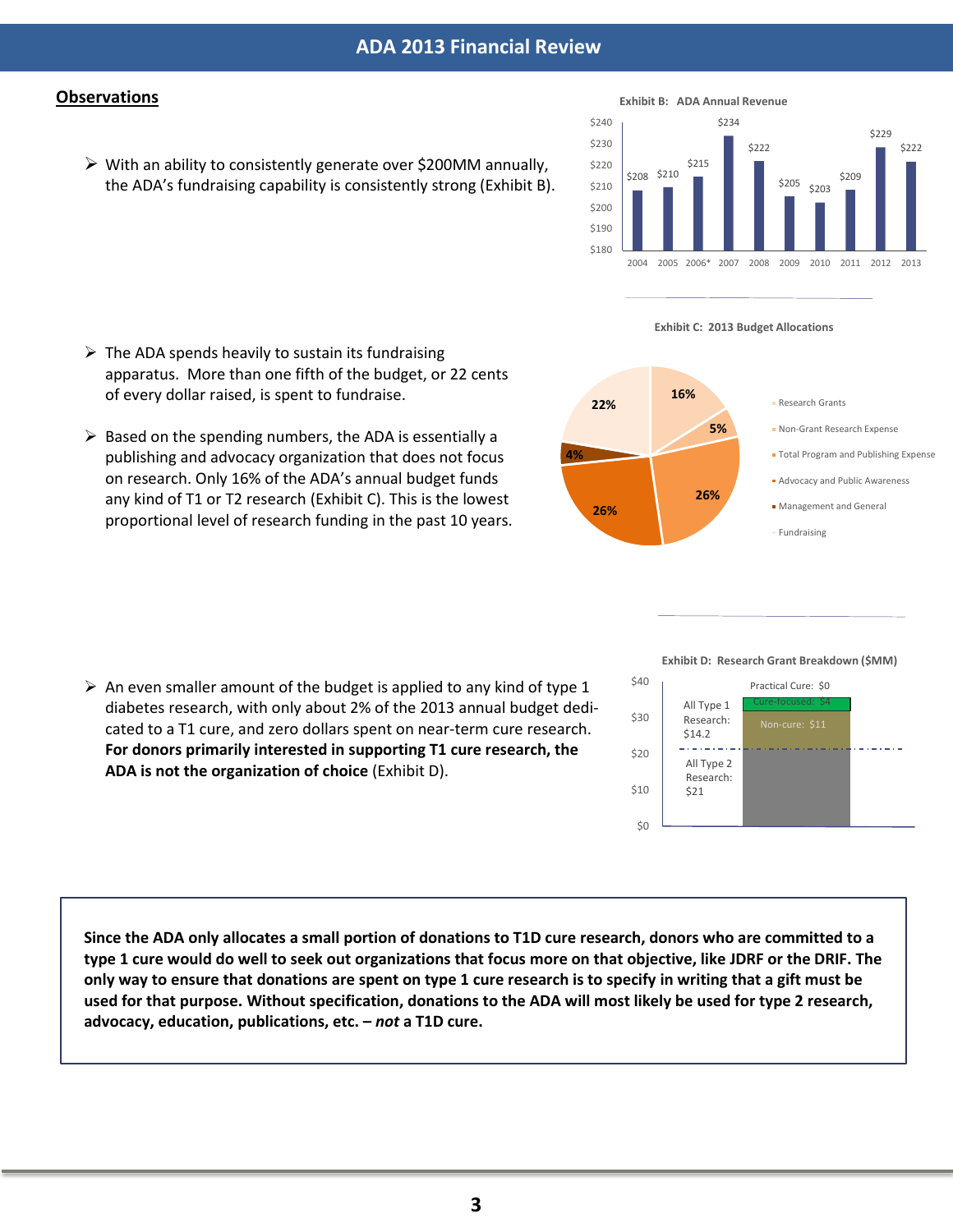# **ADA 2013 Financial Review**

## **Appendix A: Major Categories as a Percentage of Annual Revenue and Expenses**

| Revenues:                             | 2004  | 2005  | 2006* | 2007 | 2008  | 2009 | 2010 | 2011 | 2012 | 2013 |
|---------------------------------------|-------|-------|-------|------|-------|------|------|------|------|------|
| <b>Donations</b>                      | 41%   | 40%   | 42%   | 40%  | 42%   | 37%  | 36%  | 35%  | 38%  | 35%  |
| Special Events (net)                  | 21%   | 22%   | 20%   | 20%  | 21%   | 21%  | 22%  | 23%  | 25%  | 26%  |
| <b>Bequests</b>                       | 13%   | 11%   | 11%   | 12%  | 13%   | 13%  | 12%  | 14%  | 11%  | 12%  |
| Total Program and Publishing Revenue: | 20%   | 21%   | 20%   | 21%  | 21%   | 22%  | 23%  | 21%  | 19%  | 19%  |
| Federated and Non-Federated Org.      | 4%    | 4%    | 4%    | 4%   | 4%    | 4%   | 4%   | 4%   | 4%   | 3%   |
| Investment Income (loss)              | 1%    | 1%    | 2%    | 2%   | $-1%$ | 2%   | 2%   | 1%   | 1%   | 2%   |
| Misc. Revenues                        | $0\%$ | $1\%$ | 1%    | 1%   | 1%    | 1%   | 1%   | 1%   | 2%   | 2%   |
| Total revenues                        | 100%  | 100%  | 100%  | 100% | 100%  | 100% | 100% | 100% | 100% | 100% |
|                                       |       |       |       |      |       |      |      |      |      |      |
|                                       |       |       |       |      |       |      |      |      |      |      |
| <b>Expenses</b>                       | 2004  | 2005  | 2006* | 2007 | 2008  | 2009 | 2010 | 2011 | 2012 | 2013 |
| <b>Research Grants</b>                | 18%   | 19%   | 20%   | 18%  | 19%   | 16%  | 17%  | 17%  | 17%  | 16%  |
| Non-Grant Research Expense            | 6%    | 5%    | 5%    | 5%   | 5%    | 5%   | 5%   | 5%   | 5%   | 5%   |
| Total Program and Publishing Expense  | 34%   | 33%   | 28%   | 28%  | 28%   | 29%  | 28%  | 28%  | 27%  | 26%  |
| Advocacy and Public Awareness         | 20%   | 21%   | 23%   | 23%  | 23%   | 23%  | 23%  | 23%  | 23%  | 26%  |
| Management and General                | 4%    | 4%    | 4%    | 4%   | 4%    | 4%   | 5%   | 4%   | 5%   | 4%   |
| Fundraising                           | 18%   | 18%   | 21%   | 21%  | 22%   | 23%  | 22%  | 23%  | 23%  | 22%  |
| <b>Total Expenses</b>                 | 100%  | 100%  | 100%  | 100% | 100%  | 100% | 100% | 100% | 100% | 100% |

*Note: Totals may be off by 1 percentage point due to rounding*

I